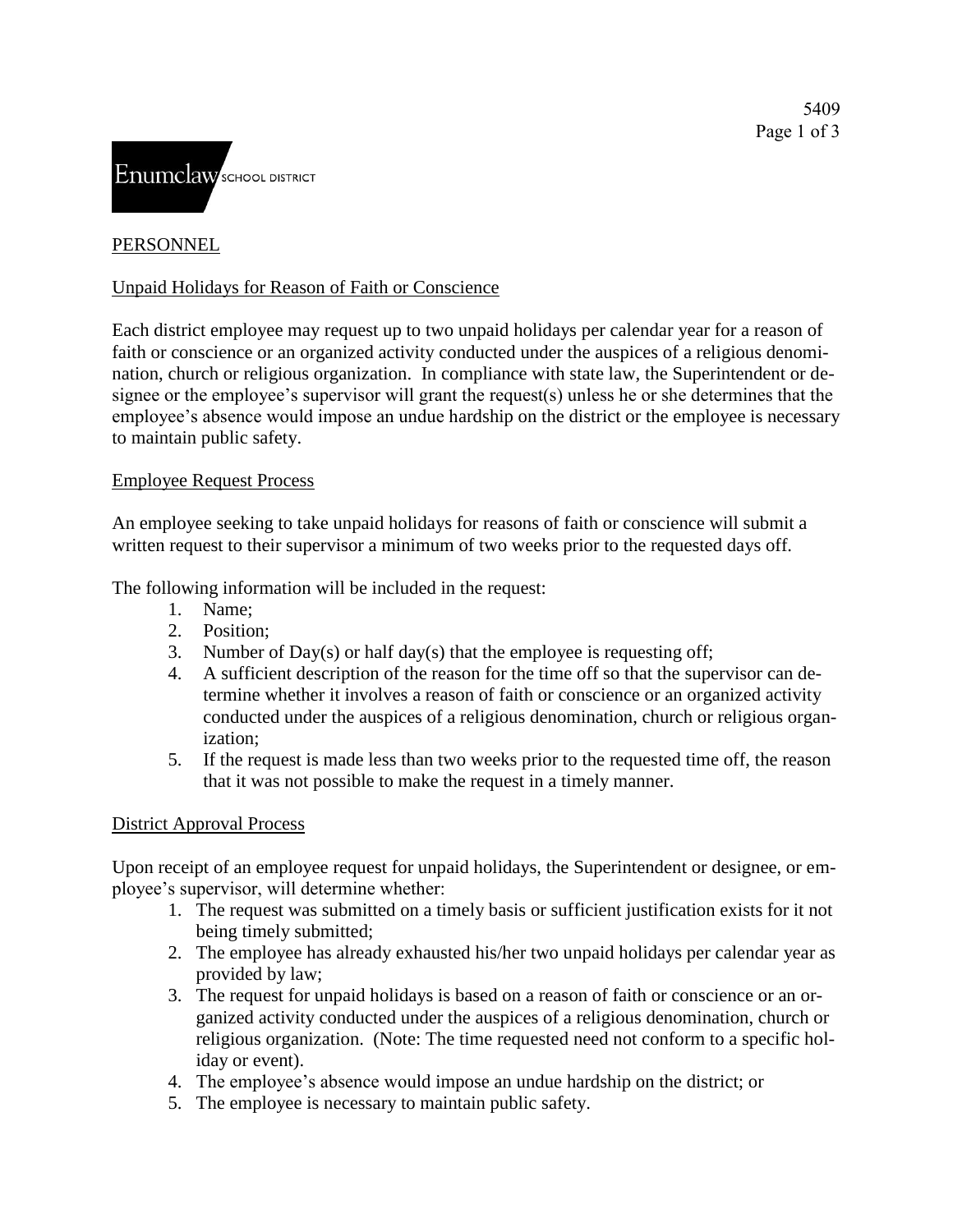Undue hardship is defined as action requiring significant difficulty or expense to the district. The supervisor will determine whether a request for unpaid leave constitutes an undue hardship for the district on a case-by-case basis, taking into account specific objective facts and circumstances present at the time of each request.

In determining whether an employee's request for unpaid leave would impose an undue hardship on the district, the following factors will be considered:

- 1. The number, composition and structure of the staff employed by the district or in the requesting employee's program;
- 2. The financial resources of the district or the requesting employee's program;
- 3. The number of employees requesting leave for each day subject to such a request;
- 4. The financial impact on the district or requesting employee's program resulting from the employee's absence and whether that impact is greater than a de minimus cost to the district or the requesting employee's program;
- 5. Impact on the district, the requesting employee's program or public safety;
- 6. Type of operations of the district or the requesting employee's program;
- 7. Geographic location of the employee or geographic separation of the particular program to the operations of the district;
- 8. Nature of the requesting employee's work;
- 9. Deprivation of another employee's job preference or other benefit guaranteed by a collective bargaining agreement;
- 10. Any other impact on district operations or the requesting employee's program due to the employee's absence.

The request may be denied for any of the following reasons:

- 1. The request was not based on a reason of faith or conscience or an organized activity conducted under the auspices of a religious denomination, church or religious organization. (Note: The requested time off need not conform to a specific holiday or event).
- 2. The employee has already exhausted their two unpaid holidays per calendar year (Note: Unpaid holidays are not cumulative from year to year);
- 3. The employee is necessary to maintain public safety;
- 4. Granting the request would impose an undue hardship, as defined above, on the district.

A written response will be provided to the employee within five (5) business days, if feasible, approving or denying the request. If the request is denied, the response will state the reason(s) therefor.

Approval of unpaid holiday time does not constitute approval for an employee to take compensated or other types of leave in conjunction with that time. An employee must seek separate approval for compensated and other types of personnel leave consistent with applicable district policies and procedures.

|  | Cross References: 5400 – Personnel Leaves |
|--|-------------------------------------------|
|  | $5401 - Sick$ Leave                       |
|  | 5403 – Emergency and Discretionary Leaves |